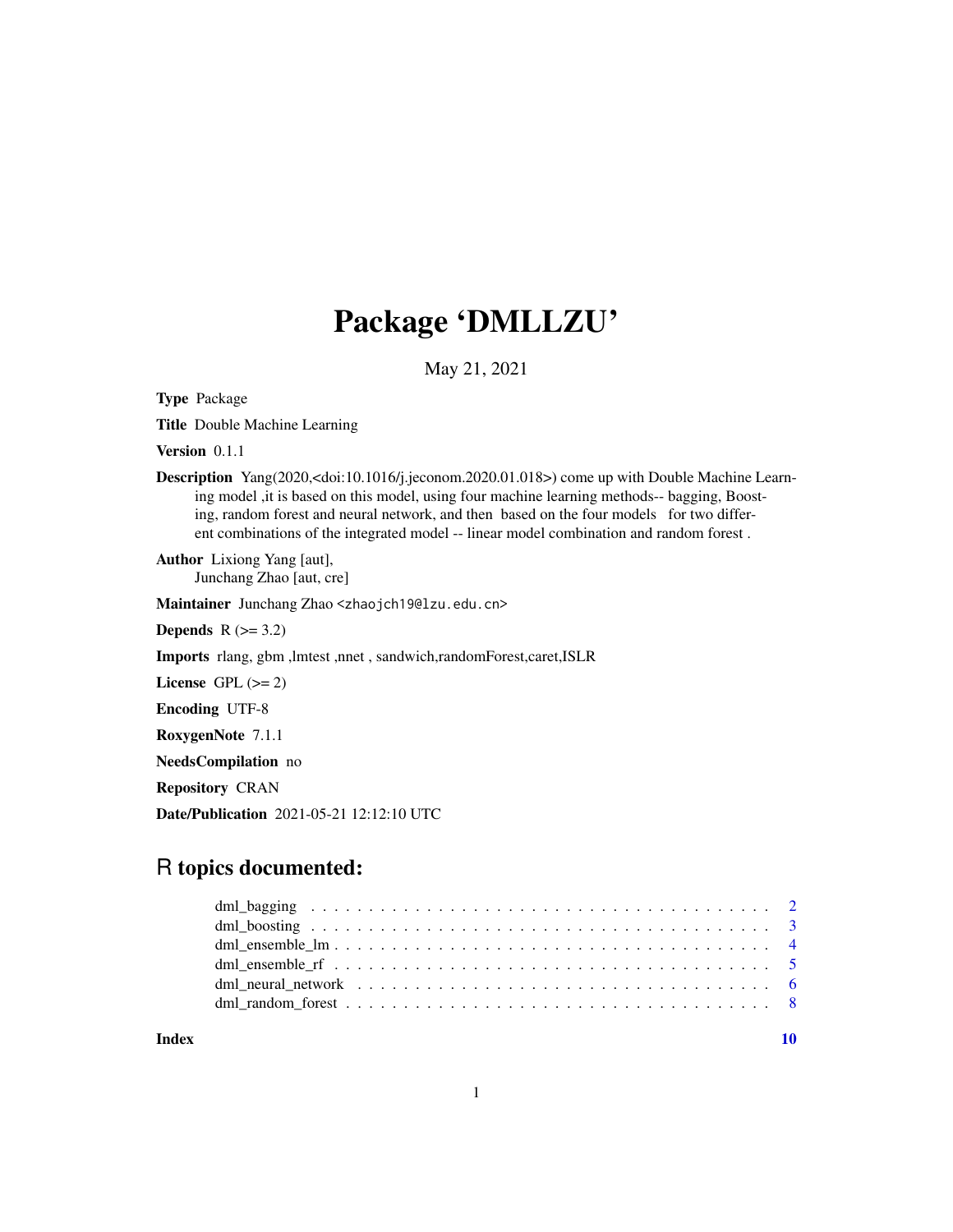<span id="page-1-0"></span>

#### Description

The most famous representative of parallel ensemble learning. This method uses the self-help method to repeatedly sample from a single training set and generate several different self-help sampling training sets. Then, the self-help sampling training sets are used to fit the model and then the predicted values are obtained.

#### Usage

dml\_bagging(y,x,d,data,sed)

#### Arguments

y,x,d,data,sed

#### Value

y Dependent variable;

d Independent variable;

x Control variables;

sed A random seed;

data Data

#### Author(s)

Lixiong Yang<ylx@lzu.edu.cn>

#### References

Leo Breiman. (1996). Bagging Predictors. Machine Learning, 24(2), pp. 123-140. doi: 10.1023/A:1018054314350

Jui-Chung Yang,,Hui-Ching Chuang & Chung-Ming Kuan.(2020).Double machine learning with gradient boosting and its application to the Big N audit quality effect. Journal of Econometrics(1),.doi:10.1016/j.jeconom.2020.01.018

Victor Chernozhukov,,Denis Chetverikov,,Mert Demirer,... & James Robins.(2018).Double/debiased machine learning for treatment and structural parameters. The Econometrics Journal(1),. doi:10.3386/w23564.

#### See Also

https://github.com/lixiongyang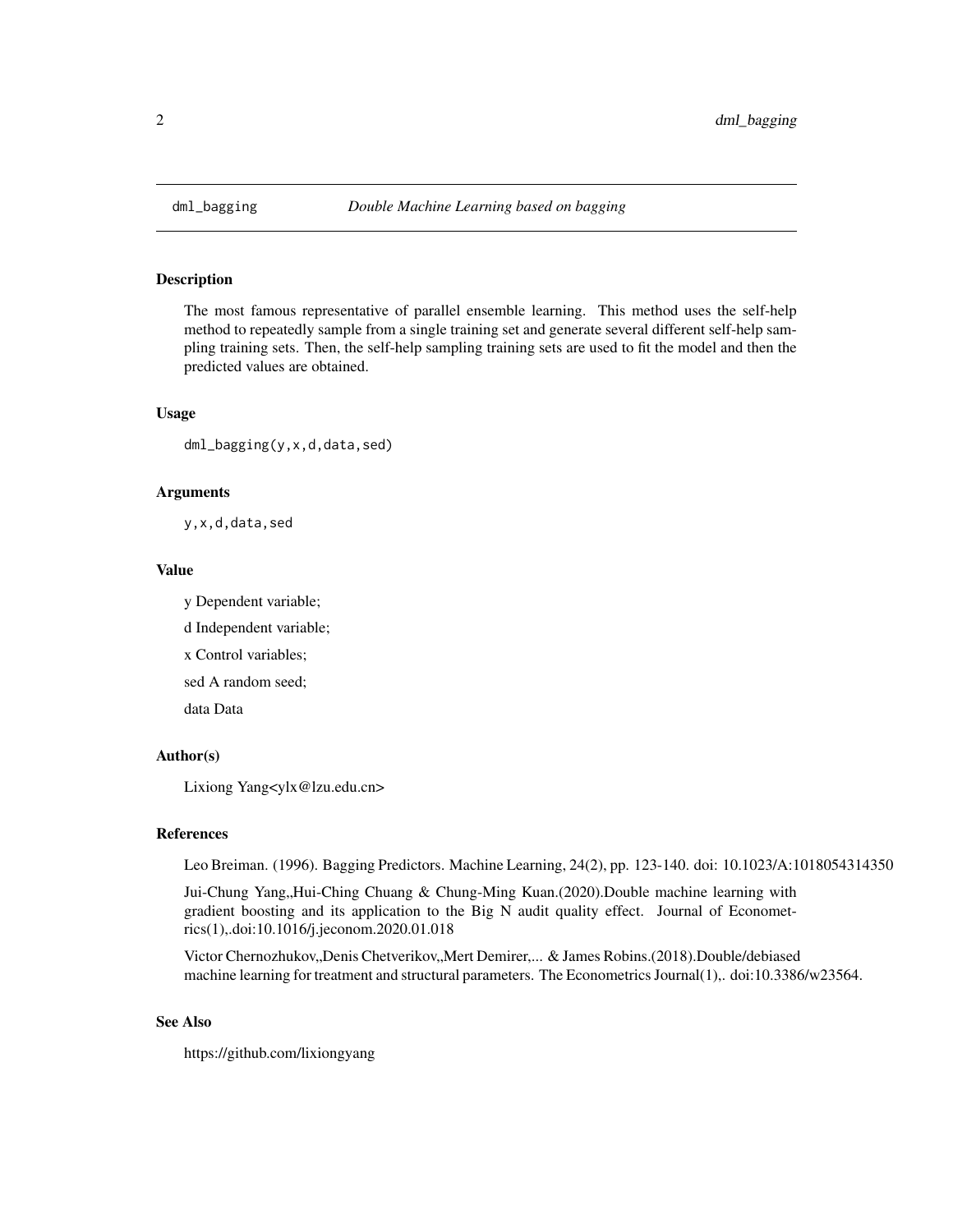#### <span id="page-2-0"></span>dml\_boosting 3

#### Examples

library(ISLR) attach(Auto) data<- Auto y <- data\$mpg #Dependent variable d <- data\$origin #Independent variable x="weight+year +horsepower" #Control variables;

dml\_bagging(y,x,d,data,sed=123)

dml\_boosting *Double Machine Learning based on boosting*

#### **Description**

The biggest difference with other method, the trees of this method are generated sequentially. Each tree is constructed using the information of the previous generated trees. Each tree is generated according to a modified version of the original data set, and finally these trees are combined to establish a prediction model

#### Usage

dml\_boosting(y,x,d,data,sed)

#### Arguments

y,x,d,data,sed

#### Value

y Dependent variable; d Independent variable; x Control variable; sed A random seed; data Data

#### Author(s)

Lixiong Yang<ylx@lzu.edu.cn>

#### References

Jui-Chung Yang,,Hui-Ching Chuang & Chung-Ming Kuan.(2020).Double machine learning with gradient boosting and its application to the Big N audit quality effect. Journal of Econometrics $(1)$ ,. doi:10.1016/j.jeconom.2020.01.018 Victor Chernozhukov, Denis Chetverikov, Mert Demirer,... & James Robins.(2018).Double/debiased machine learning for treatment and structural parameters. The Econometrics Journal(1),. doi:10.3386/w23564.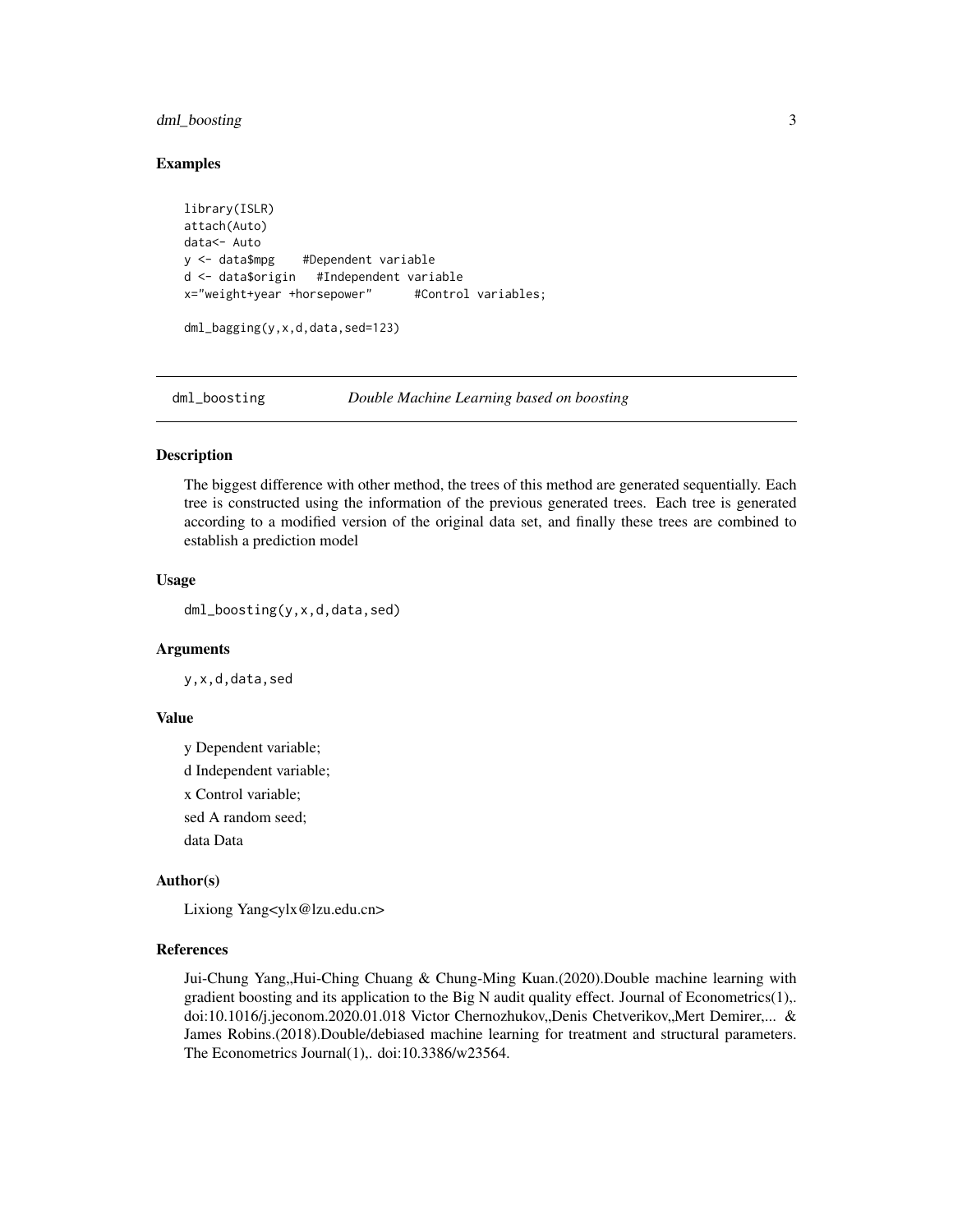#### <span id="page-3-0"></span>See Also

https://github.com/lixiongyang

#### Examples

```
library(ISLR)
attach(Auto)
data<- Auto
y <- data$mpg #Dependent variable
d <- data$origin #Independent variable
x="weight+year +horsepower" #Control variables;
```

```
dml_boosting(y,x,d,data,sed=123)
```
dml\_ensemble\_lm *dml\_ensemble\_lm*

#### Description

As an important integrated learning method, stacking consists of at least two layers of structure, including a primary learner and a secondary learner or a meta-learner used to combine the learner.Stacking first trained the primary learner from the initial data set, and then generated a new data set used to train the secondary learner, in this data set, the output of the primary learner is taken as the sample input characteristics, and the initial sample mark is still taken as the sample mark. Integrate the four basic model through linear model.

#### Usage

dml\_ensemble\_lm(y,x,d,data,sed)

#### Arguments

y,x,d,data,sed

#### Value

y Dependent variable; d Independent variable; x Control variable; sed A random seed; data Data

#### Author(s)

Lixiong Yang<ylx@lzu.edu.cn>; Junchang Zhao <zhaojch19@lzu.edu.cn>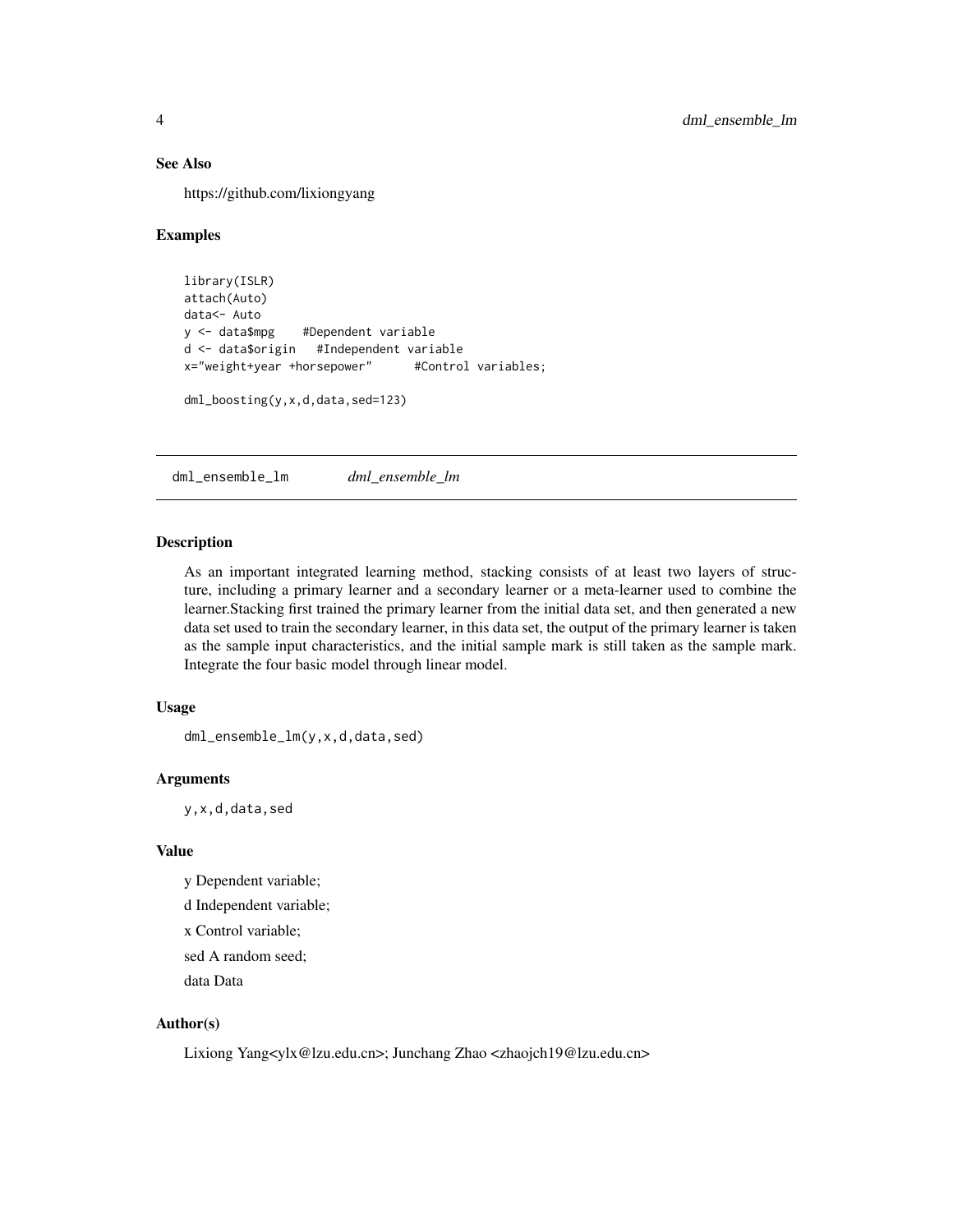#### <span id="page-4-0"></span>dml\_ensemble\_rf 5

#### References

Wolpert David H.. (1992). Stacked generalization. 5(2), pp. 241-259. doi: 10.1016/S0893- 6080(05)80023-1

Jui-Chung Yang,,Hui-Ching Chuang & Chung-Ming Kuan.(2020).Double machine learning with gradient boosting and its application to the Big N audit quality effect. Journal of Econometrics(1),.doi:10.1016/j.jeconom.2020.01.018

Victor Chernozhukov,,Denis Chetverikov,,Mert Demirer,... & James Robins.(2018).Double/debiased machine learning for treatment and structural parameters. The Econometrics Journal(1), doi:10.3386/w23564.

#### See Also

[help](#page-0-0)

#### Examples

```
library(ISLR)
attach(Auto)
data<- Auto
y <- data$mpg #Dependent variable
d <- data$origin #Independent variable
x="weight+year +horsepower" #Control variables;
dml_ensemble_lm(y,x,d,data,sed=123)
```
dml\_ensemble\_rf *dml\_ensemble\_rf*

#### Description

As an important integrated learning method, stacking consists of at least two layers of structure, including a primary learner and a secondary learner or a meta-learner used to combine the learner. Stacking first trained the primary learner from the initial data set, and then generated a new data set used to train the secondary learner, in this data set, the output of the primary learner is taken as the sample input characteristics, and the initial sample mark is still taken as the sample mark.Integrate the four basic model through random forest

#### Usage

```
dml_ensemble_rf(y,x,d,data,sed)
```
#### Arguments

y,x,d,data,sed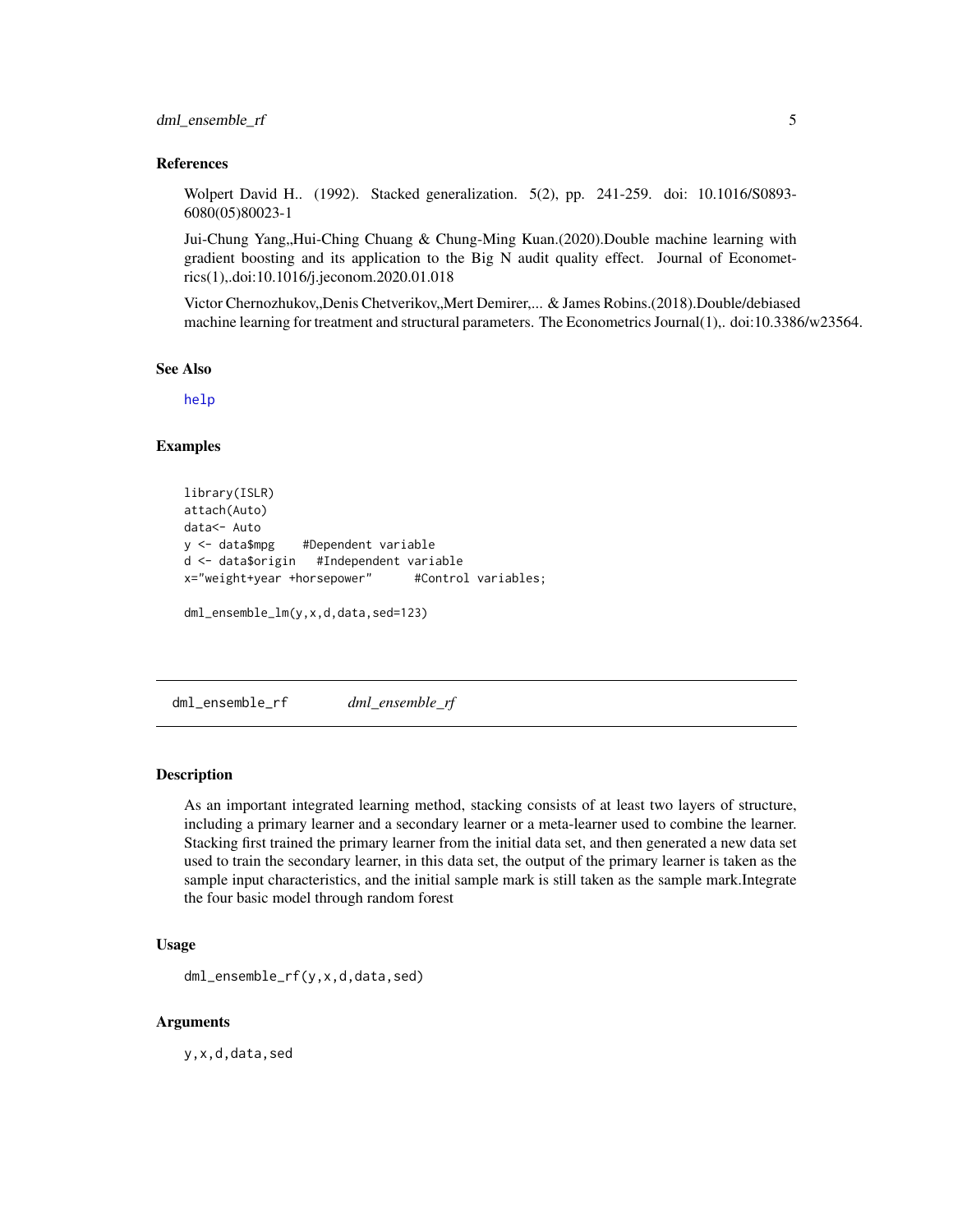#### Value

y Dependent variable;

d Independent variable;

x Control variable;

sed A random seed;

data Data

#### Author(s)

Lixiong Yang<ylx@lzu.edu.cn>; Junchang Zhao <zhaojch19@lzu.edu.cn>

#### References

Jui-Chung Yang,,Hui-Ching Chuang & Chung-Ming Kuan.(2020).Double machine learning with gradient boosting and its application to the Big N audit quality effect. Journal of Econometrics(1),.doi:10.1016/j.jeconom.2020.01.018 Victor Chernozhukov,,Denis Chetverikov,,Mert Demirer,... & James Robins.(2018).Double/debiased machine learning for treatment and structural parameters. The Econometrics Journal(1),. doi:10.3386/w23564.

#### See Also

[help](#page-0-0)

#### Examples

```
library(ISLR)
attach(Auto)
data<- Auto
y <- data$mpg #Dependent variable
d <- data$origin #Independent variable
x="weight+year +horsepower" #Control variables;
```
dml\_ensemble\_rf(y,x,d,data,sed=123)

dml\_neural\_network *Double Machine Learning based on neural network*

#### **Description**

Each node represents a specific output function, known as the excitation function.It is a mathematical model or a computational model that imitates the structure and function of biological net. It is calculated by the connection of a large number of artificial neurons, mainly composed of nodes and the mutual connections between nodes. Each connection between two nodes represents a weighted value for the signal passing through the connection, known as the weight. The output of the network is different according to the connection mode of the network, the weight value and the excitation function.

<span id="page-5-0"></span>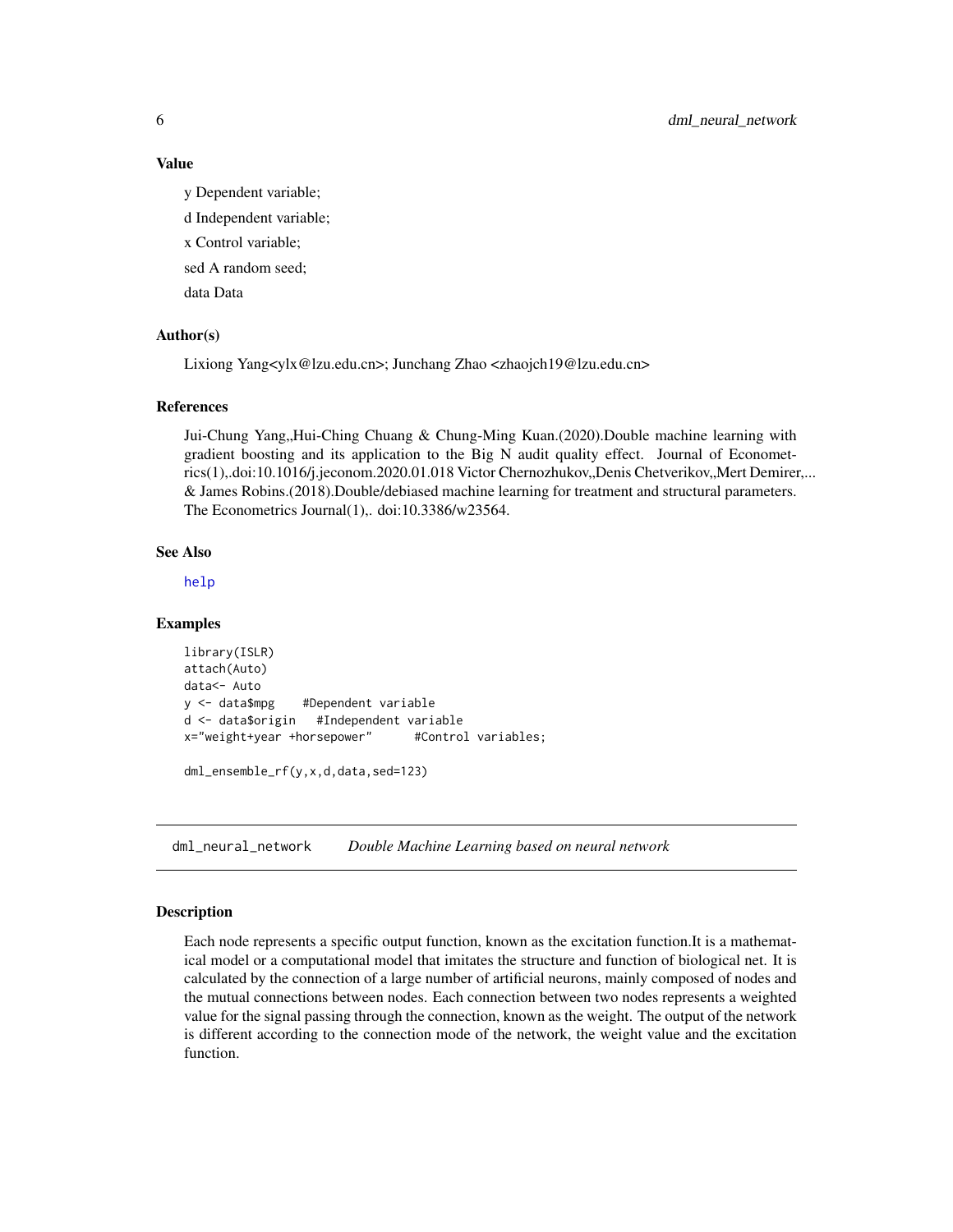#### <span id="page-6-0"></span>dml\_neural\_network 7

#### Usage

dml\_neural\_network(y,x,d,data,sed)

#### Arguments

y,x,d,data,sed

#### Value

y Dependent variable;

d Independent variable;

x Control variable;

sed A random seed;

data Data

#### Author(s)

Yang Lixiong

#### References

Jui-Chung Yang,,Hui-Ching Chuang & Chung-Ming Kuan.(2020).Double machine learning with gradient boosting and its application to the Big N audit quality effect. Journal of Econometrics(1),. doi:10.1016/j.jeconom.2020.01.018

Victor Chernozhukov, Denis Chetverikov, Mert Demirer,... & James Robins.(2018).Double/debiased machine learning for treatment and structural parameters. The Econometrics Journal(1),. doi:10.3386/w23564.

#### See Also

[help](#page-0-0)

#### Examples

```
library(ISLR)
attach(Auto)
data<- Auto
y <- data$mpg #Dependent variable
d <- data$origin #Independent variable
x="weight+year +horsepower" #Control variables;
```

```
dml_neural_network(y,x,d,data,sed=123)
```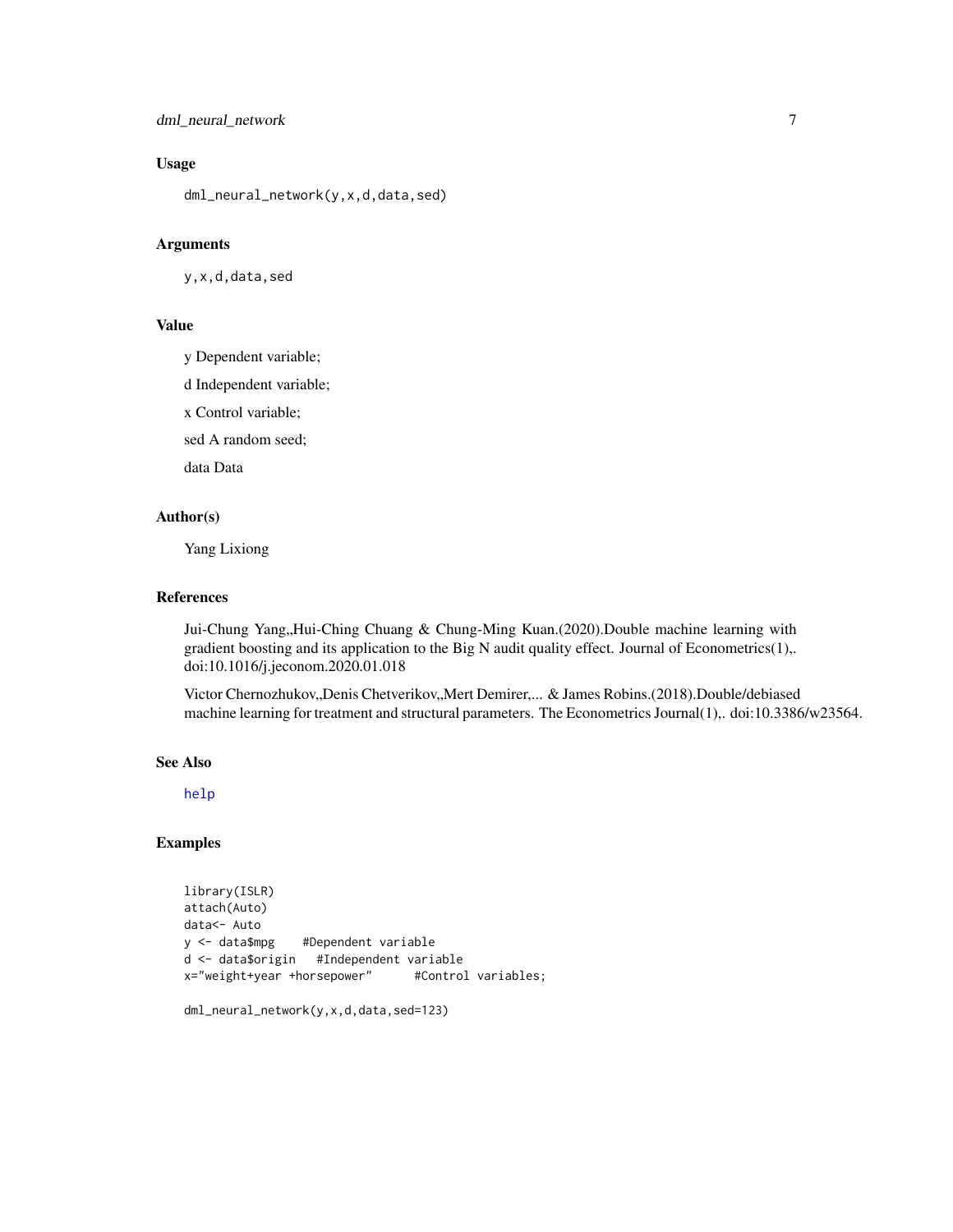<span id="page-7-0"></span>

#### Description

To establish a series of decision tree, the difference is the this method for each division point considering the decision tree, should be chosen from among all variables contain random sample with some of the variables as candidate variables, the explanatory variables can only be used in the split point from the selected part of the explanation variable selection, and then to make predictions.

#### Usage

dml\_random\_forest(y,x,d,data,sed)

#### Arguments

y,x,d,data,sed

#### Value

y Dependent variable;

d Independent variable;

x Control variable;

sed A random seed;

data Data

#### Author(s)

Lixiong Yang<ylx@lzu.edu.cn>

#### References

Leo Breiman. (2001). Random Forests. Machine Learning, 45(1), pp. 5-32. doi:10.1023/A:1010933404324

Jui-Chung Yang, Hui-Ching Chuang & Chung-Ming Kuan.(2020).Double machine learning with gradient boosting and its application to the Big N audit quality effect. Journal of Econometrics(1).doi:10.1016/j.jeconom.2020.01.018 Victor Chernozhukov,,Denis Chetverikov,,Mert Demirer,... & James Robins.(2018).Double/debiased machine learning for treatment and structural parameters. The Econometrics Journal(1). doi:10.3386/w23564.

#### Examples

library(ISLR) attach(Auto) data<- Auto y <- data\$mpg #Dependent variable d <- data\$origin #Independent variable x="weight+year +horsepower" #Control variables;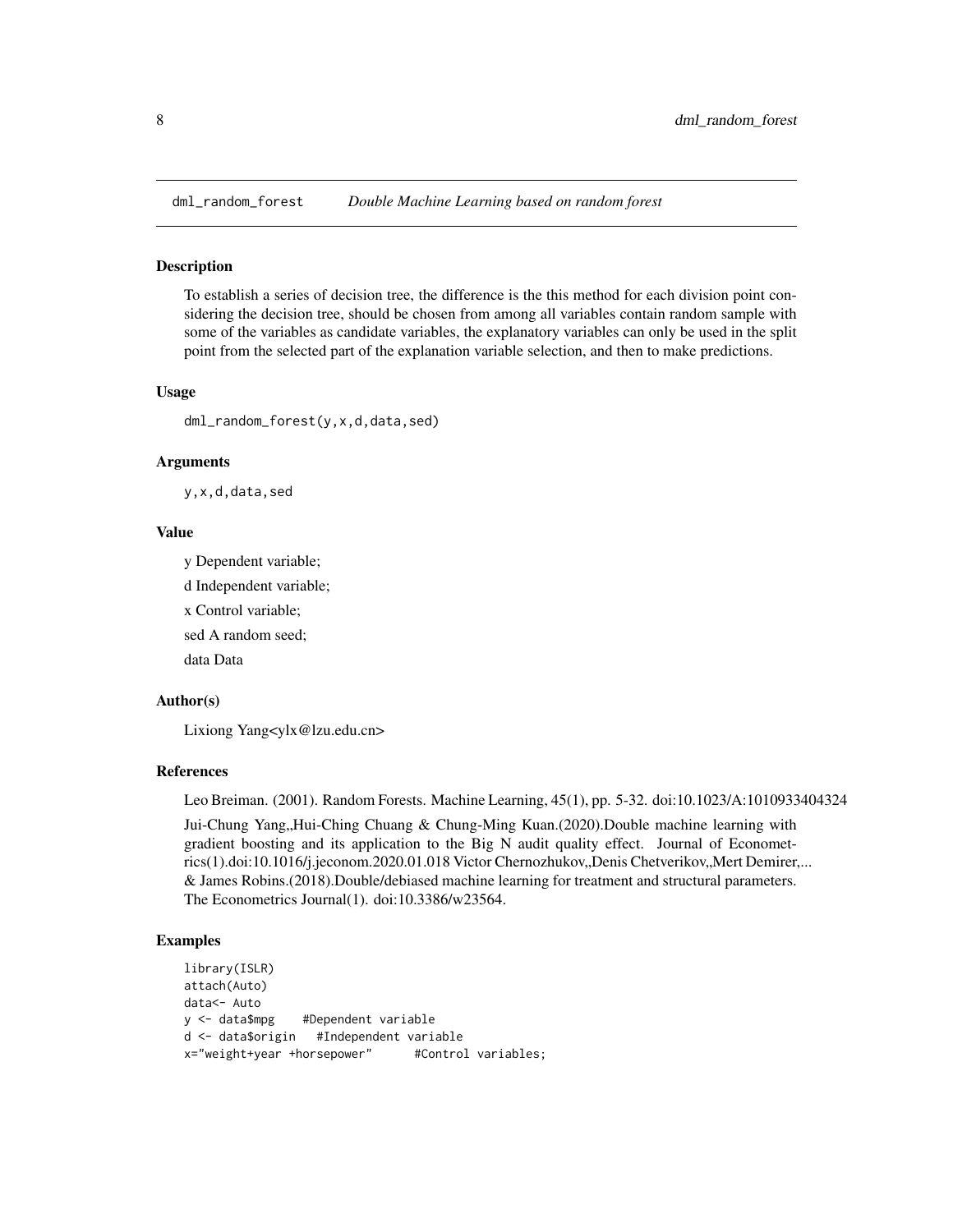dml\_random\_forest(y,x,d,data,sed=123)